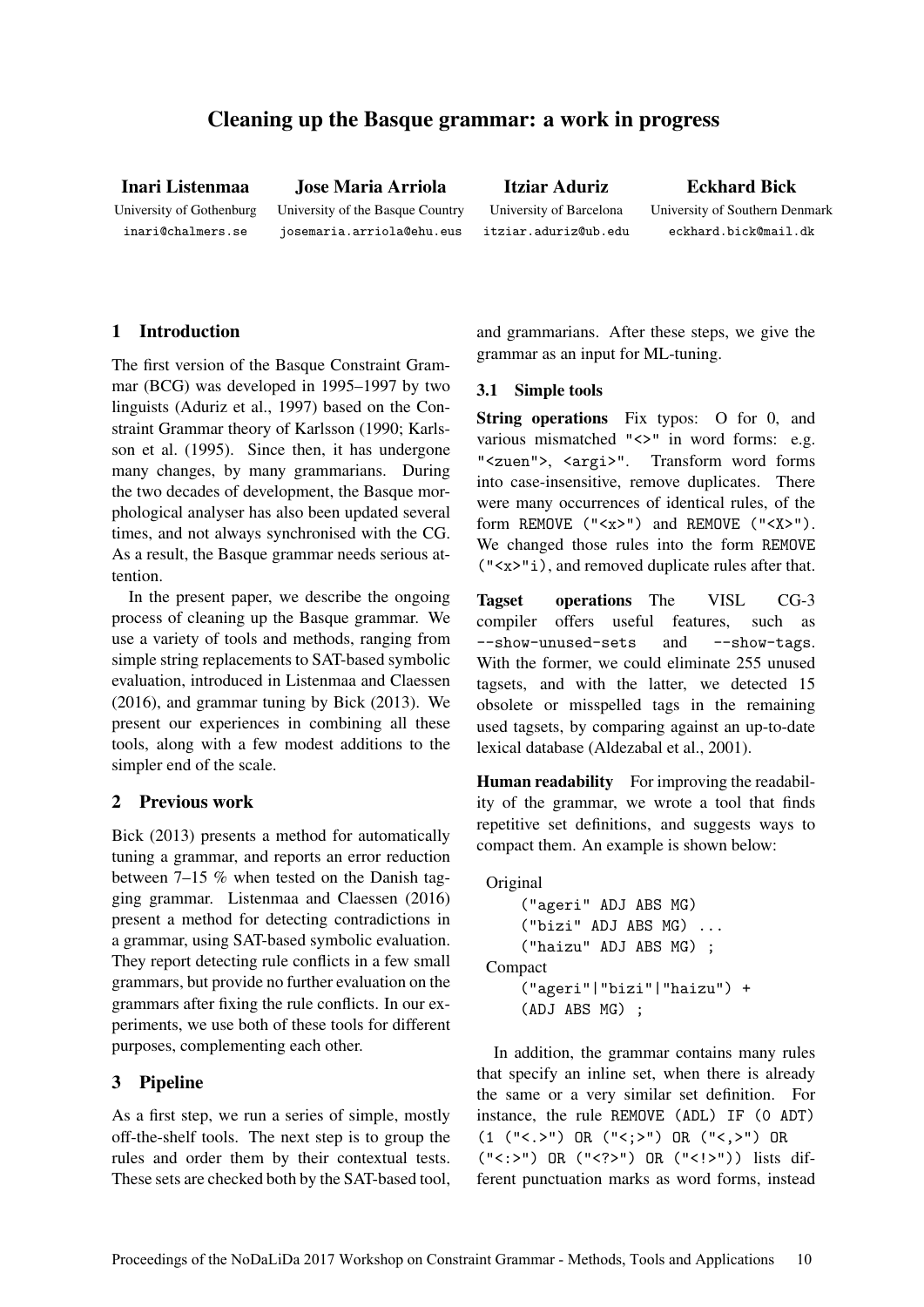|  |  | SELECT ADOIN IF (1 ARAZI) ;                                     | # line 7412 |  |
|--|--|-----------------------------------------------------------------|-------------|--|
|  |  | REMOVE ADOIN IF (O IZE) (1C ADJ) ;                              | # line 6423 |  |
|  |  | REMOVE ADOIN IF (O IZE) (1 DET   ADJ   IZE) ;                   | # line 6433 |  |
|  |  | REMOVE ADOIN IF (O EZEZAG + ADJ + GEN) (-2C IZE) :  # line 6319 |             |  |
|  |  | REMOVE ADOIN IF (O IZE) (-1C IZE) (1C ADJ) ;                    | # line 6422 |  |
|  |  |                                                                 |             |  |

Figure 1: Rules grouped by target, and ordered by their contextual tests.

of using the list PUNTUAZIOA, which contains all these tokens.

The standard tools did not provide this type of suggestions, so we wrote these tools ourselves. Neither of these transformations is applied automatically, they are just suggestions for the grammar writers.

#### 3.2 Group by target, sort by conditions

After the simple checks and transformations, we group the rules by their targets, and sort them by the complexity of their contextual texts. For instance, the 5 rules that target ADOIN will be in the order shown in Figure 1: from fewest to most contextual tests, and in the case of same number of tests, preferring those with fewer tagsets.

### 3.3 Check for conflicts and redundancies

When the rules are grouped and sorted as described, we run SAT-based symbolic evaluation (Listenmaa and Claessen, 2016) on each group. If it says that some rule with a more complex condition is superfluous because of another rule earlier in the list<sup>1</sup>, then that is a hint for the grammar writer: why are there two similar rules in the grammar, if the simpler one would do? At the moment of writing, we are still looking for better ways to adapt the conflict check to the Basque grammar; due to the large number of tags, we cannot use the system straight out of the box. We describe the adaptations we have done so far in Section 4.2, as well as some preliminary results.

### 3.4 Manual cleanup

Even if the program wouldn't find any conflicts, we give the rules to a grammarian in any case. The grammarian works with this list, having the original grammar on the side to see the comments, or other original context of any given rule. On the one hand, seeing all the rules grouped helps with the situation where different grammarians have written rules independent of each other. On the other hand, working with the ordered grammar makes it difficult to compare the precision, recall and F-score to the original grammar in the intermediate stages of the cleanup.

In any case, the sorting and grouping is not meant to be the final order, it is only to help a human grammarian to make decisions regarding all the rules that target the same tagsets. An easy alternative would be to work on the original grammar instead, only keeping the sorted list as a help and generating new ones as the cleanup proceeds. However, we found it easier to work directly on the sorted list. To solve the problem of intermediate evaluation, we decided to compare the results by ML-tuning both the original and the ordered grammar.

### 3.5 ML-tuning

Once the grammar has gone through the previous steps, we give it to the ML-tuning tool (Bick, 2013), with the purpose of finding an optimal order. Then we can run the newly ordered grammar through the conflict check, to detect if the MLtuning has introduced new conflicts or superfluous rules.

Our initial hypothesis is that the human-cleaned version will benefit more from tuning than the original grammar. Some bad rules may have only a minor problem, such as a single tag name having changed meaning, and they would be better fixed by updating the obsolete tag, instead of the whole rule being demoted or killed. To test our assumptions, we tune both the original grammar and the human-cleaned versions, continuously comparing the new versions to the original.

#### 3.6 Final order

After checking the conflicts and redundancies of the grammar, we will proceed to reorder the grammar by defining the sections of the grammar corresponding to each level of granularity of the Basque tag set.

<sup>&</sup>lt;sup>1</sup>For example, the latter rule of the following is superfluous: REMOVE Verb IF (-1 Det) and REMOVE Verb IF (-1 Det) (1 Verb)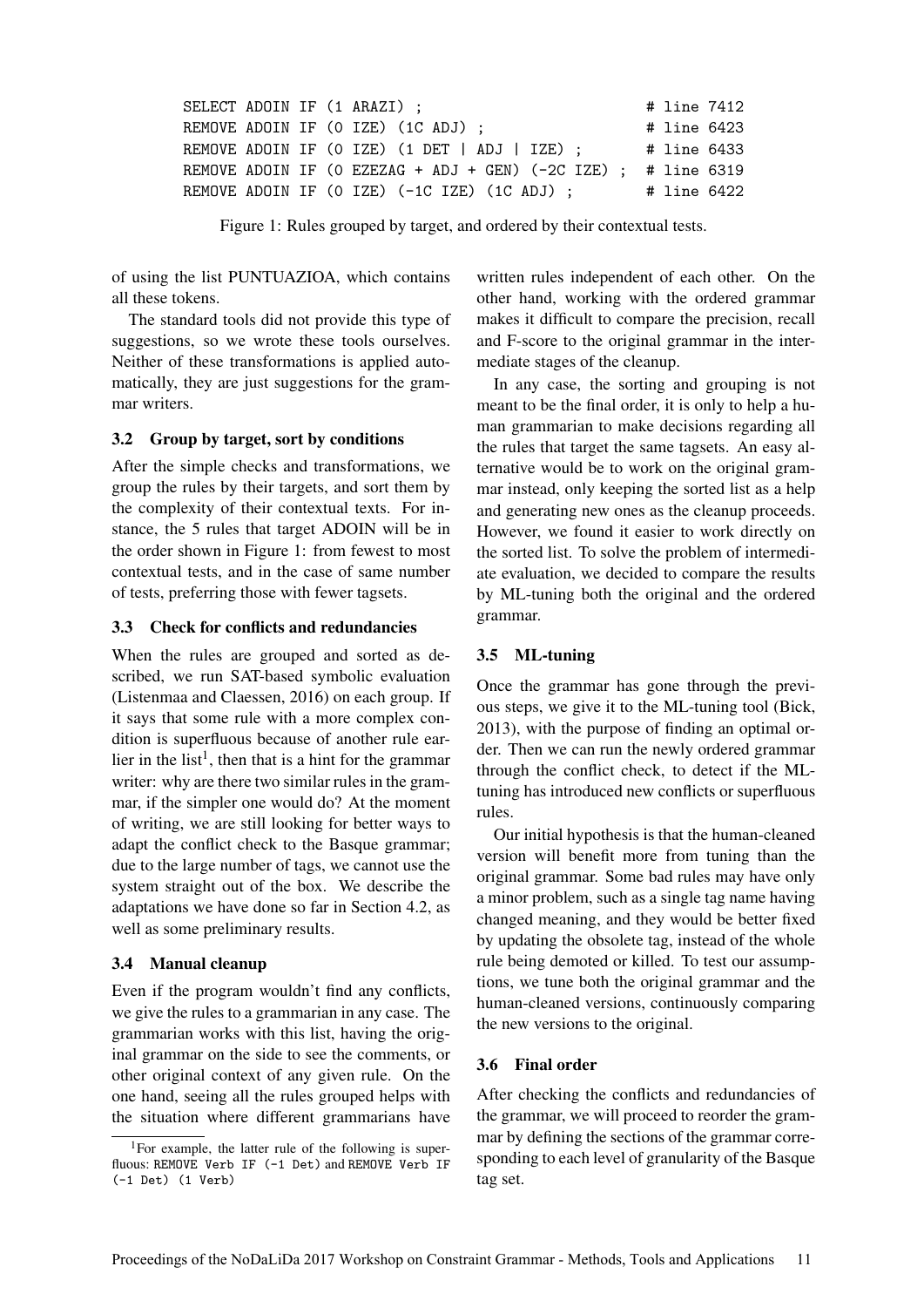## 4 Evaluation

We evaluate the grammars with a manually disambiguated corpus of 65,153 tokens/53,429 words, compiled from different sources (Aduriz et al., 2006). We report the original score, and the result from ML-tuning the original grammar, as well as the result of preliminary cleanup. The scores are given using two metrics, differing on the granularity of the tagset.

## 4.1 Evaluation criteria

The Basque tag set is structured in four levels of granularity. As explained in Ezeiza et al. (1998), the first level contains only the main POS, 20 distinct tags, and the fourth level contains several hundreds of tags with fine-grained distinctions, including semantic tags such as animacy. Table 1 shows a simplified example of the levels for nouns. On the 4th level, the initial ambiguity is very high: the test corpus has, on average, 3.96 readings per cohort. On the 2nd level, when readings that differ only in higher-level tags are collapsed into one, the initial ambiguity is 2.41 readings per cohort. We follow the scheme for evaluation: assume that we are left with two readings, "Common noun, singular" and "Common noun, plural", and one of them is correct. Evaluation on levels 3 and 4 reports 100 % recall and 50 % precision. Evaluation on levels 1 and 2 ignores the tags from the higher levels, and regards any common noun or noun as correct, hence 100 % for both measures.

It should be noted that the linguistic revision has been targeted towards improving the 2nd level.

# 4.2 Analysis of the results

The results of the preliminary evaluation are in Table 2. The drop in performance after the preliminary cleanup is most certainly due to ordering we found it easier to work on the grammar directly after grouping and sorting the rules, as shown in Figure 1. ML-tuning the cleaned grammar brings the precision up, indicating that more rules get to fire in the tuned order. The difference is most dramatic in the sorted and grouped grammar on the 4th level: the original precision drops from 62 % to 56 %, and goes up to 68 % with the ML-tuning.

As explained in Section 3.4, the fairest test at this stage is to compare the ML-tuned results of the original and the cleaned grammar. We see the cleaned and tuned grammar slightly outperforming the tuned original; the difference is not large, but we see it as a promising start.

Conflict check Our main problem is the size of the tag set: all possible combinations of tags on level 4 amount to millions of readings, and that would make the SAT-problems too big. We cannot just ignore all tags beyond level 2 or 3, because many of the rules rely on them as contexts.

As a first approximation, we have created a reduced set of 21000 readings, which allows the program to check up to 200 rules at a time before running out of memory. We are still developing better solutions, and have not run the whole grammar with this setup. Among the first rules we tested, it has found a few redundancies, such as the following:

```
SELECT ADB IF
  (0 POSTPOSIZIOAK-9)
  (-1 IZE-DET-IOR-ADJ-ELI-SIG + INE) ;
SELECT ADB IF
  (0 ("<barrena>")) (-1 INE) ;
```
The problem is that the set POSTPOSIZIOAK-9 contains the word form "barrena", and the other set contains the tag INE; in other words, the latter rule is fully contained in the first rule and hence redundant.

Our second strategy is to reduce the rules themselves: from a rule such as SELECT Verb + Sg IF  $(1$  Noun + Sg), we just remove all tags higher than level 2, resulting in SELECT Verb IF (1 Noun). We also keep all lexical tags intact, but unlike in Listenmaa and Claessen (2016), we allow them to attach to any morphological tags; this may lead to further false negatives, but reduces the size of the SAT-problem. This setup analyses the whole grammar, in the given order, in approximately 1 hour. With the reduced rules, the program would not find the redundancy described earlier, because the problem lies in the 3rd-level tag INE. But this approximation found successfully 11 duplicates or near-duplicates in the whole grammar, such as the following:

```
SELECT IZE IF # line 817
  (0 POSTPOSIZIOAK-10IZE LINK 0 IZE_ABS_MG)
  (-1 IZE-DET-IOR-ADJ-ELI-SIG + GEN) ;
SELECT IZE IF # line 829
  (0 POSTPOSIZIOAK-10IZE + IZE_ABS_MG)
  (-1 IZE-DET-IOR-ADJ-ELI-SIG + GEN) ;
```
Both of the contextual tests contain 3rd-level tags (ABS, MG, GEN), but removing them keeps the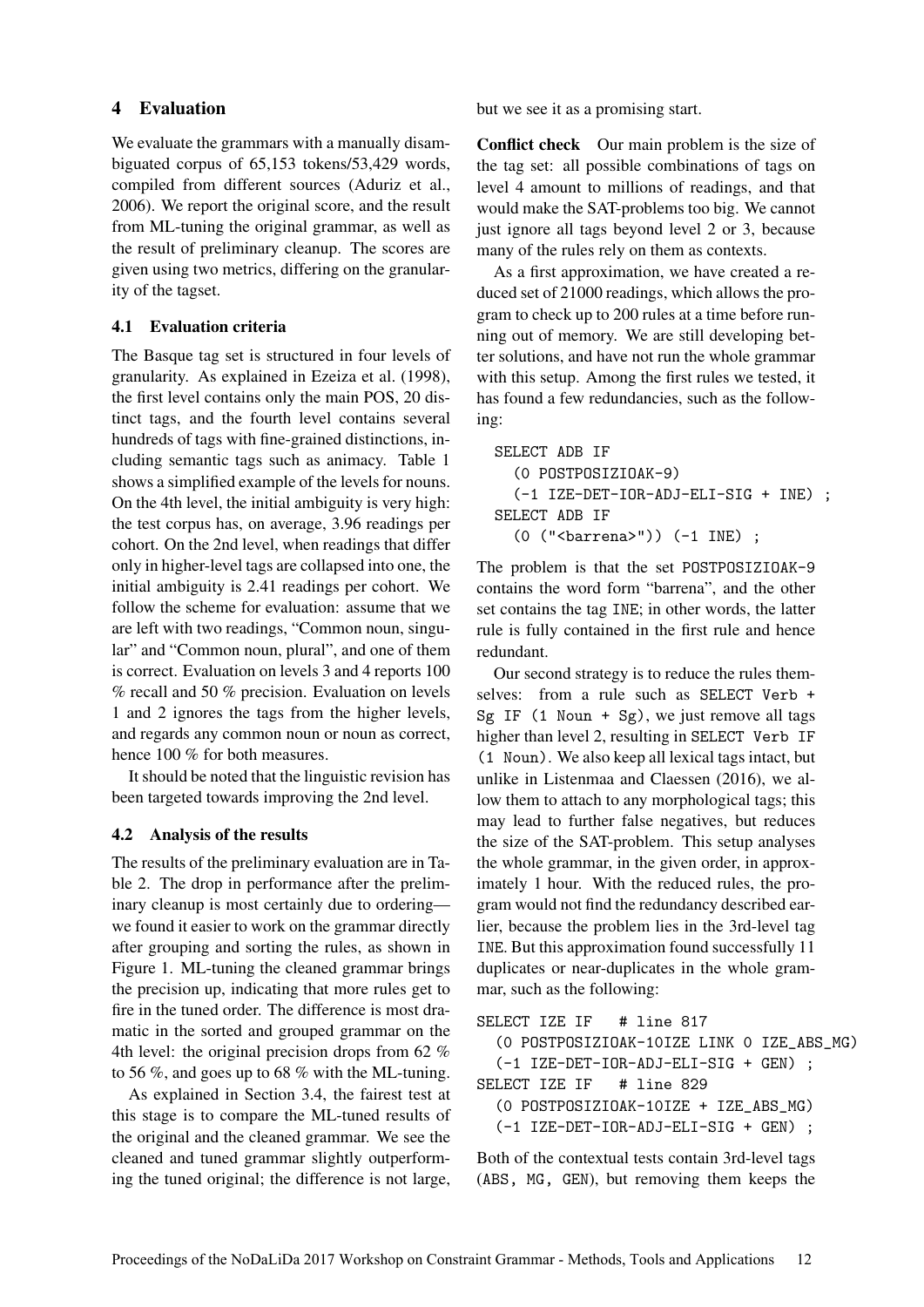| <b>Level 1</b> | Level 2                    | Level 3                                                                                                                              | Level 4                                                                                                                                                                                  |
|----------------|----------------------------|--------------------------------------------------------------------------------------------------------------------------------------|------------------------------------------------------------------------------------------------------------------------------------------------------------------------------------------|
| Noun           | Common noun<br>Proper noun | Common noun, plural absolutive<br>Common noun, singular ergative<br>Proper noun, plural absolutive<br>Proper noun, singular ergative | Common noun, plural absolutive, animate<br>Common noun, plural absolutive, inanimate<br>$\cdots$<br>Proper noun, singular ergative, animate<br>Proper noun, singular ergative, inanimate |

|                            | All tags (Level 4) |       |                | <b>48 main categories</b> (Level 2) |       |                |  |
|----------------------------|--------------------|-------|----------------|-------------------------------------|-------|----------------|--|
|                            | Rec.               | Prec. | <i>F-score</i> | Rec.                                | Prec. | <i>F-score</i> |  |
| Original grammar           | 95.61              | 62.99 | 75.94          | 97.48                               | 84.37 | 90.45          |  |
| <b>ML-tuned original</b>   | 93.87              | 68.06 | 78.91          | 96.66                               | 86.82 | 91.48          |  |
| <b>Preliminary cleanup</b> | 94.81              | 56.56 | 70.85          | 96.82                               | 84.13 | 90.03          |  |
| ML-tuned prel.cl.          | 93.41              | 68.61 | 79.11          | 96.41                               | 87.19 | 91.57          |  |

| Table 1: Levels of granularity |  |  |  |
|--------------------------------|--|--|--|
|                                |  |  |  |

Table 2: Preliminary evaluation on words, excluding punctuation, for levels 4 and 2 of granularity.

sets identical, hence it is not a problem for the conflict check.

Finally, all setups have found some internal conflicts. In order to get a more reliable account, we would need more accurate tagset, beyond the 21000. To be fair, many internal conflicts can be detected by simpler means: using STRICT-TAGS would reveal illegal tags, which are the reason for a large number of internal conflicts. But some cases are due to a mistake in logic, rather than a typo; examples such as the following were easily found by the tool.

```
REMOVE ADI IF (NOT 0 ADI) (1 BAT) ;
SELECT ADI IF (0C ADI LINK 0 IZE) ;
```
The first rule is clearly an error; it is impossible to remove an ADI from a reading that does not have one. The conflict likely stems from a confusion between NOT X and  $(*)$  - X. The second rule is not obvious to the eye; the interplay of 0C and LINK 0 requires ADI and IZE in the same reading, which is not possible<sup>2</sup>.

ML-tuning So far, the most important use of the ML-tuning has been to overcome the differences in ordering. Given the preliminary nature of the work, we have not tried multiple variations. We used a development corpus of 61,524 tokens and a test corpus of 65,153 tokens; the same which we used to obtain the scores in Table 2. We stopped the tuning after 5 iterations, and used an error threshold of 25 % to consider a rule as "good" or "bad".

In the future, as the grammar cleanup advances, we are interested in trying out different settings. Already in our current stage, ML-tuning has clearly improved the precision, for both original and preliminarily cleaned grammars, and for both levels of granularity; it is likely that experimenting with different parameters, we would find a combination that would also improve the recall, like Bick (2013) and Bick et al. (2015) report. However, while ML-tuning improves the grammar's performance, it makes it less readable for human eyes, and continuing the development is harder. Thus we might settle to two versions of the grammar: one for maintenance, and other for running.

### 5 Future work

After checking the soundness of the grammar by means of some simple tools, we are aware that in the near future we will need more complex utilities for helping the grammar writing. The following items are on our wish list:

Flexible rule ordering We would like the option to view the grammar in a variety of orders, possibly implemented as a feature in the CG IDE. The base order would be one that is easily maintainable and linguistically motivated, and any other orders can be generated from the base order.

Deeper connections between the rules So far we have used the SAT-based conflict check to run the grammar in order, but we would like to develop this further: take any given rule, and give a list of

<sup>2</sup>ADI is a verb, IZE is a noun.